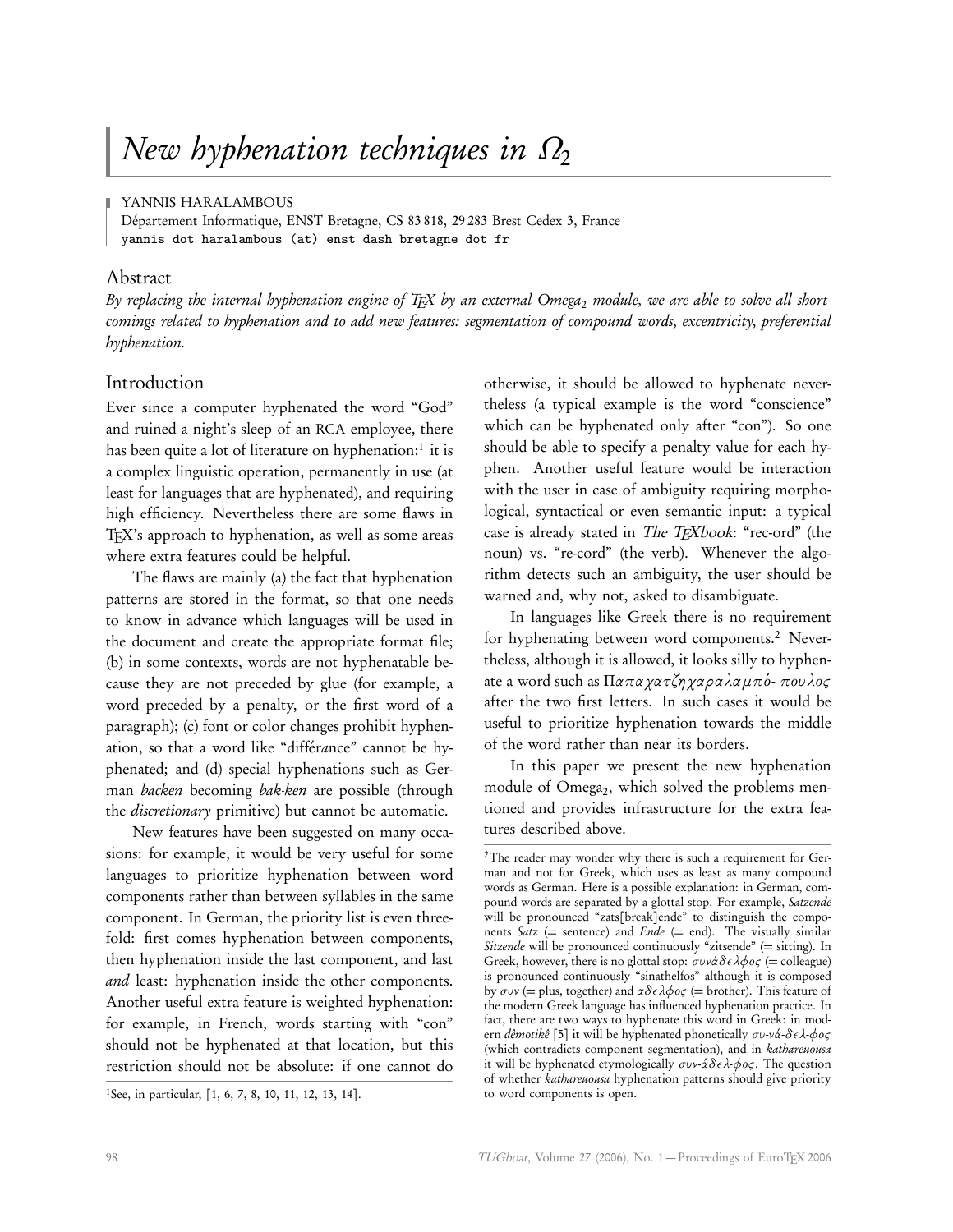## Description

A *module* for Omega<sub>2</sub> is a binary reading and writing horizontal node lists serialized in XML. It is hooked into Omega<sub>2</sub> at two possible locations: one is inside the end\_graph procedure (§1096 of [9], just before the call of line\_break: that's when a complete paragraph is sent to the paragraph builder). The second location (which has not been implemented yet) is inside the paragraph builder, for a given vertice of the graph of break nodes.

To say it simply: a module extracts horizontal node lists from Omega's stomach, modifies them, and puts them back so that typesetting can go on.

But there is something more in  $Omega_2$ : instead of character nodes, we use texteme nodes [3], so that we clearly separate glyphs from characters and that we can add arbitrary name/value pairs to each node.

In our case, the hyphenation module will study the paragraph, apply the hyphenation algorithm to textemes and add a "potential hyphenation point" property to some of them. The value of this property is not simply a boolean but rather a penalty, so that the paragraph builder will automatically prioritize some hyphenation points (for example, those between word components).

## Problems solved

Let us see how our approach solves the five problems described in the first section.

## Problem a: Preloading of patterns

Omega<sub>2</sub> does not preload any patterns in the format file. Patterns contained in external files are dynamically loaded by the module (and subsequently kept in cache), whenever they are needed.

## Problem b: Unhyphenatable words

This problem has always been a nightmare for TFX users: now and then, for reasons which seem obscure to the average user, a word will not be hyphenated, resulting in a horrible overfull box. Most of the time the reason is the fact that the word is preceded by something which is not glue. Indeed, according to §891 of [9], a "potentially hyphenatable part" of a paragraph is a sequence of nodes  $p_{\mathrm{0}} p_{1} \ldots p_{m}$  where  $p_{\mathrm{0}}$  is a glue node,  $p_1\ldots p_{m-1}$  are character, or ligature or whatsit or implicit kern nodes, and  $p_m$  is a glue or penalty or insertion or adjust or mark or whatsit or explicit kern node (see also [4]).

Since now hyphenation is external to Omega, we can define our own rules. One can apply the original TFX rules so that we obtain the same results. Or one can define new rules and obtain potentially better results.

## Problem c: Font or color change

This problem comes from the fact that, as often in TEX, the rules for hyphenatable words we described above are not complete. Other restrictions arrive as we read §891: a whatsit node found after  $p_1$  will be the terminating node  $p_m$  and all character nodes that do not have the same font as the first character node, will be treated as nonletters. That means that a special primitive or a font change inside a word prohibits hyphenation after them.

In fact, the use of textemes allows us to inject into text properties which will not disable hyphenation. A less typical example is vertical offset: up to now, the TEX logo was not a word, but a graphical construction using glyphs. Using texteme properties to specify the lowering of letter 'E' it will be at last possible to hyphenate the title of the well-known journal Die TEXnische Komödie!

As said in the previous section, since we define our own rules, this restriction can very well be abandoned.

#### Problem d: Special hyphenations

There is no miracle for that: the various special cases have been hard-coded in the module (one could imagine a syntax for including them in the patterns, but the author considers that their extreme rarity does not justify a syntax enhancement).

## New features

## Penalties

As said in [9] §145, a discretionary node produces either a hyphen\_penalty or an  $ex$ -hyphen-penalty depending on its pre-break text. This penalty can be changed by the user, but on a global level only, and certainly not separately for each hyphen point. In Omega<sub>2</sub>, there are 65,536 hyphenation penalty registers. Patterns can contain a hyphenation register number (the default register being 0). The hyphenation engine will transmit the highest register number value to the paragraph builder through a texteme property.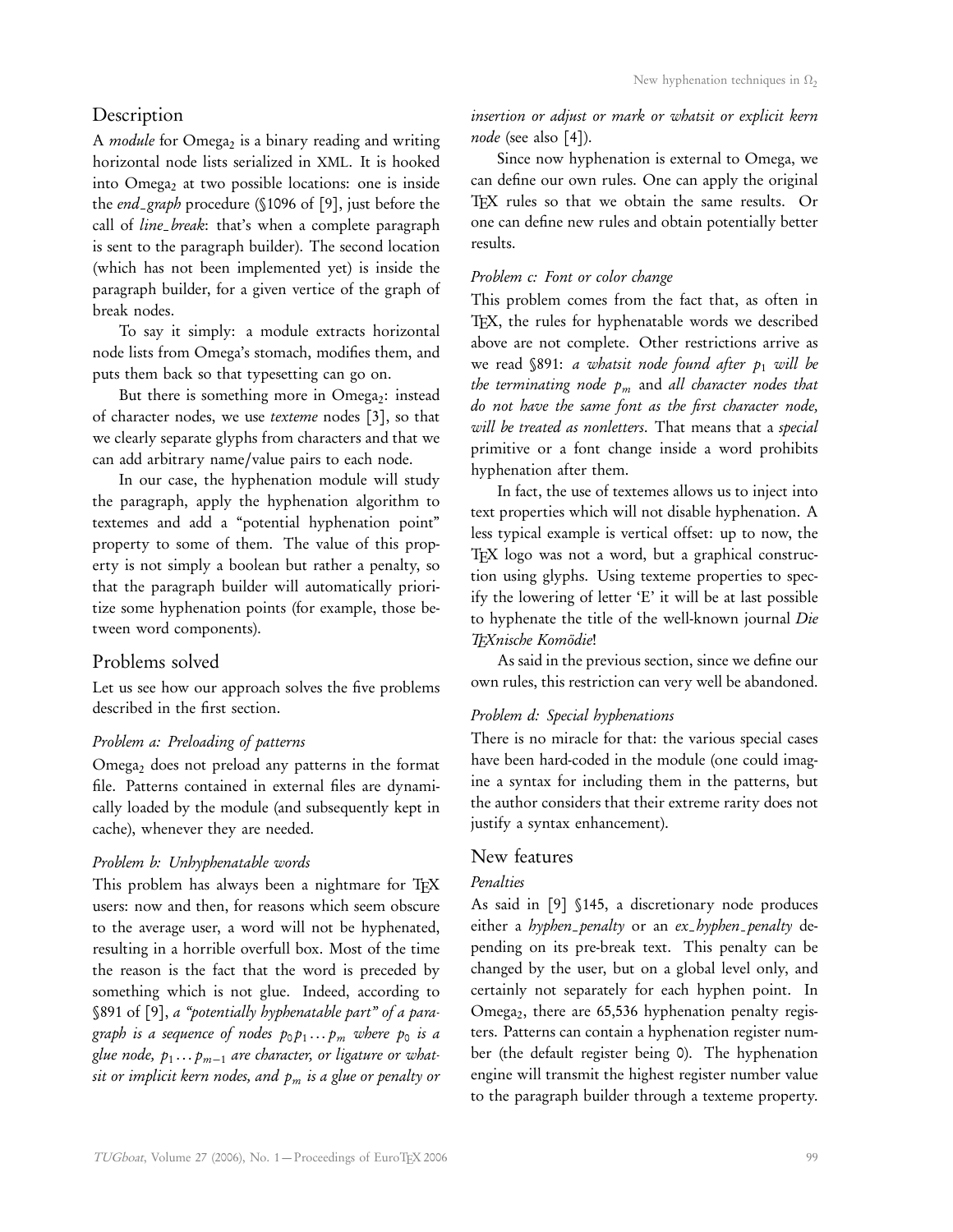

Figure 1: Finite-state engine of SiSiSi

The paragraph builder will use the penalty value of that register.

It is up to the user to take advantage of these penalties to prioritize hyphenation between word components, or simply to make the paragraph builder prefer a given hyphenation point rather than some other.

The obvious question which remains is: how do we calculate the various hyphenation penalties in the case of, for example, word component boundaries.

### Excentricity

To prioritize hyphenation points that occur near the middle of words, we have introduced a number called excentricity factor (a deliberate neologism). This number is the slope of a linear function giving the hyphenation register number according to the distance of an hyphenation point from the center of the word: if *φ* is the factor,  $i$  the position of the letter in the word and  $c$  the center of the word, then the hyphenation penalty register will be 0 for letter c,  $int((c \cdot i) \cdot s)$  when  $c > i$  and  $int((i \cdot c + 1) \cdot s)$  otherwise. So, for example, the word

## Π*α*|*πα*|*χα*|*τζη*|*χα*|*ρα*|*λαµ*|*π*o´|*π*o*υ*|*λ*o*ς*

with an excentricity factor of, for example,  $\phi = 0.33$ , will be hyphenated with penalties contained in the following registers:

## Π*α*|3*πα*|3*χα*|2*τζη*|1*χα*|0*ρα*|0*λαµ*|1*π*o´|1*π*o*υ*|2*λ*o*ς*

It is up to the user to choose the penalty values for each of registers 0, 1, 2, 3. With a higher slope, we get more registers and are able to control hyphenation penalties more finely.

## A Finite-State Engine

There are two ways to calculate word component boundaries. Either by using again patterns (as suggested by Antoš in [1]), or by using a finite-state engine, as used by spelling checkers such as huspell.



Figure 2: Finite-state engine of huspell

Let us develop the second case. A first approach to word component detection through a finite state engine was  $SiSiSi$  (= Sichere sinnentsprechende Silbentrennung für die deutsche Sprache  $=$  "Reliable and Sense-Conveying Hyphenation for the German language"), a T<sub>E</sub>X extension developed in the early nineties by Barth and Steiner [2] based on their work on hyphenation from the eighties. In SiSiSi a word is segmented in three parts: a series of prefixes, a single stem and a series of suffixes. This can be described by the finitestate engine in fig. 1: states 1, 2 and 3 are resp. the one of prefix, stem and suffix. We have twelve transitions BEGIN→1 BEGIN→2 1→1 1→2 2→\*1 2→\*2 2→3 2→END 3→\*1 3→\*2 3→3 3→END, where the asterisk (or • on the figure) means that going through this transition we enter a new word component.

This approach has been proven to have relatively low efficiency (the SiSiSi system was strongly relying on interaction with the user to find and store exceptions to rules).

Another word segmentation approach is the one of spelling checkers. Ispell-based checkers (like huspell, which seems to be the most advanced variant) use a "file of affixes" containing lines of the like:

SFX A lig elig [^aeiouhlräüö]lig

which means: there is a set of rules called A containing this rule; this rule says: when you see a word ending by some string matching the regular expression /[^aeiouhlräüö]lig/ then strip lig and add elig. These rules generate new word forms from the existing ones, whenever the latter satisfy the requirements. Similar rules exist for prefixes (starting with PFX).

We have modeled this approach as a finite-state machine with 7 states and 32 transitions. The 7 states are: (1) prefix, (2) stems which are not modified by an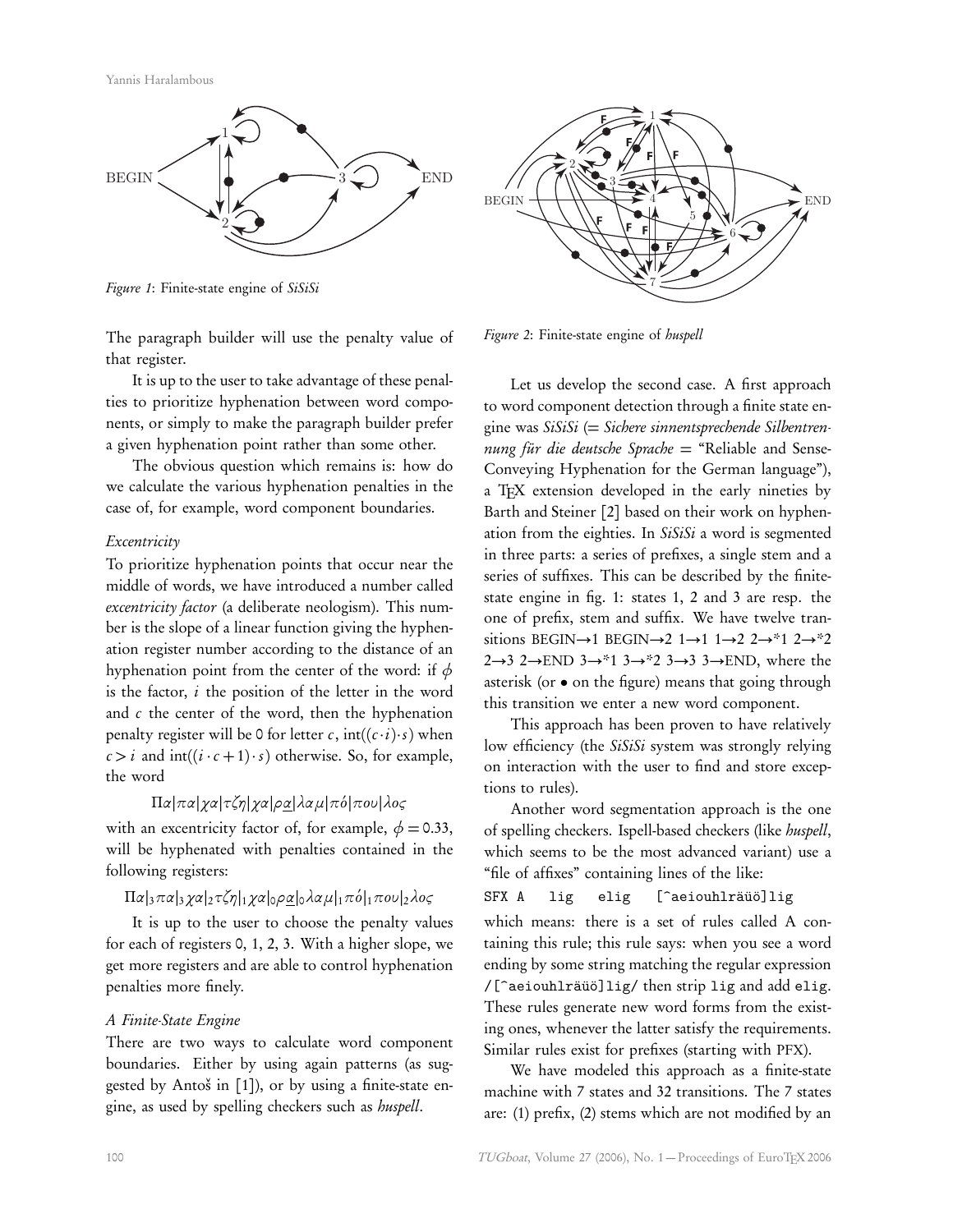SFX or PFX rule, (3) stems which have been modified by a PFX rule (after modification), (4) stems which have been modified by a SFX rule (after modification), (5) stems which have been modified by both a PFX and a SFX rule (after modification), (6) stem which cannot be combined with either a prefix or a suffix, (7) suffix. It should be noted that only 1, 2, 4 and 6 can be at word begin, and only 2, 3, 6 and 7 can be at word end. The reader can find a graphical representation of this engine in fig. 2.

Here are the transitions: BEGIN $\rightarrow$ 1 BEGIN $\rightarrow$ 2 BEGIN→4 BEGIN→6  $1\rightarrow 2F$   $1\rightarrow 3F$   $1\rightarrow 4F$   $1\rightarrow 5F$ 2→\*1 2→\*2 2→\*4 2→\*6 2→7F 2→END 3→\*1 3→\*2 3→\*4 3→\*6 3→7F 3→END 4→7F 5→7F 6→\*1 6→\*2 6→\*4 6→\*6 6→END 7→\*1 7→\*2 7→\*4 7→\*6 7→END. Those marked by an 'F' are conditional transitions: they only apply whenever left and right string belong to the same "family." Families are necessary because of the regular expressions in SFX and PFX rules.

We will see in the next section how this information is included in the patterns file.

## Patterns file

T<sub>EX</sub> users are used to patterns files containing a patterns primitive and, in many cases, a hyphenation primitive for exceptions. These files sometimes also contain lccode commands because only characters with nonzero *lccode* are recognized by TEX's hyphenation algorithm. This part of the code works also as a mapper to equivalence classes, so that patterns can be written using those classes rather than explicit characters. For example, in the case of Greek one can map all combinations of letter *alpha* and diacritics to a single equivalence class and use that class in the patterns. That way, one has fewer patterns and the result is the same (provided, of course, that hyphenation rules are independent of diacritics).

In our new hyphenation patterns files we keep the same pseudo-commands \patterns and \hyphen ation—"pseudo" because these files are not read by TFX anymore, but by a tool of our own, called inittrie, written in C. These files, for which we recommend the file extension .pat, are compiled into compressed binary form (file extension .hyp) by *inittrie*. This binary form contains a certain number of tries, exactly as formerly stored in TFX format files.

Here is a detailed description of the ingredients of .pat files.

## (left|right)hyphenmin

The primitives lefthyphenmin and righthyphenmin are used in TEX to specify the minimal number of letters to leave on a line, or to allow on the next line. In our case, these values are included in the patterns file, so that there is no need to worry about them in the TFX file, or Babel language file, etc.

## equivalents

The argument of this command consists of a big number of character pairs, separated by blanks. These character pairs play the same role as lccode instructions in TEX. In each pair, the first character is a character considered to be a letter by the hyphenation algorithm, and the second one is its equivalence class. These characters are, of course, all written in Unicode UTF-8. In fig. 3 the reader can see this command displayed under Mac OS X.

### patterns

Patterns are described in the same way as in TEX hyphenation files, with an extra convention: numbers between brackets specify the number of the hyphenation penalty register requested. So, for example, the hypothetical pattern

# .con8s

for French language can be replaced by

#### .con8[17]s

so that the value of hyphenation penalty register 17 will be used.

## segmenthyphenpenalty

Using this pseudo-command one can specify the hyphenation penalty register to be used between word components. Default value is 1.

#### segmenthyphencharacter

Through this pseudo-command one can specify the hyphenation character to be used between word components. Default value is the hyphen. In cases like Thai, where we really segment a sentence into words (and words into syllables), the segment hyphenation character will be empty.

#### segmentpatterns

The syntax of the argument of this pseudo-command is the same as for patterns. These patterns will be used to obtain word components rather than syllables. The other two arguments specify the number of hyphen-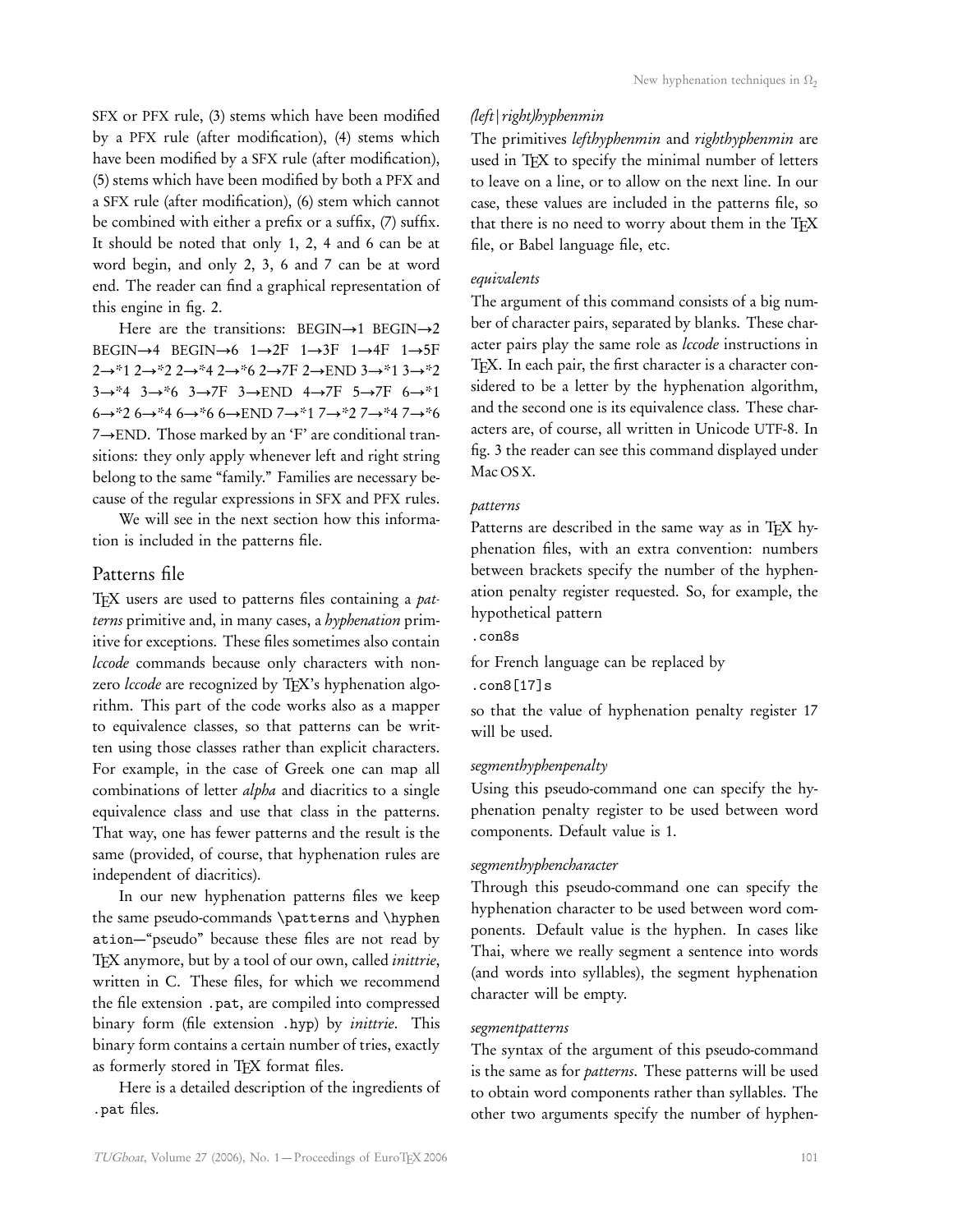\equivalents{Aa Bb Cc Dd Ee Ff Gg Hh Ii Jj Kk Ll Mm Nn Oo Pp Qq Rr Ss Tt Uu Vv Ww Xx Yy Zz aa bb cc dd ee ff gg hh ii jj kk ll mm on các các da da da de ce cé éé ée e liíí li li 88 m ào 66 ào 60 80 80 du dú du du yyph yy Aa da Aa da Aa qa Cc Cc Cc Cc Cc Cc Cc Tt ft ft tt Uu ûu Uu ûu Uu ûu Uu ûu Uû ûû Uu yu Www. Yy yy Yy Zz 2z 2z 2z 2z 2z 2z 2z 5 b 10 BB 65 66 bb bb 50 CC c'c θ0 DD dd dd gg 33<br>32 22 55 55 55 50 PH bu UL H F. KK Kk tt λλ WW. NY ny 00 00 00 00 00 00 00 00 00 00 0 γύ άα έε ή η ίι ΰυααββγγίδε είς η η θθιικκλλμμν ξέροπτρος σσττυυ φφχχιμψωω ϊύδο ύσω υρώω 8βθθ ΥυΎν, "γυών του<br>Όσο αρείς η κυριστορία του δεν έχεις η θθιικκλλμμν ξέροπτρος σσττυυ φφχχιμψωω ϊύδο ύσω υρώ 88 θθΥυΎν Υϋφφισστ<br>Ο осттуу Фф Хх Цц Чч Шш Щц Ъъыы ть Ээ Юо Яя ааббввггддее жж ээ иийй кклл мм ннооппроссттуу фф хх цц чч шш щц ъъын<br>Ээ юю яя ѐѐёё ђђѓѓее ssii ïï jj ль ннь ћћќќѝѝ ўў џџ Ѡѡ ѡѡ ѢҍѣҍѤѥ ѥѥ АѧѧѧѨѩѩѩѪѫѫѫѬѭѭѫӿҘѯ ѯѯ Ѱѱѱѱ Өө ѳѳ Ѵѵѵѵ νν νν 88 88 ΟΟ ΟΟ Ѿῶ ῶῶ Ѿῶ ῶῶ Ҁς ςς Йй йй Бѣ́ѣ́Рҏ дҏ Ґґ ґҒғғғ Ҕҕ ҕҕ Жҗ җҗ Ҙҙ ҙҙ Ққ ққ Ҝҝ ҝк Ҟҟ Ҟк ҡк Ӊӊ ӊӊ Ҥҥ ҥҥ ҦҧҧҧѺѻҩѻѺҪҫҪҬҭҭҭҮүүүҰұұұҲҳҳҲҴҵҵҵҶҷҷҷҸҹҹһҧҧҼҽҽҽҾҿҿҿӁӿӂӂӃӄӄӄӅӆӆӆӇӈӈӉӊӊӌӌӌӎӎӎӎ<br>ӐӑӑӑӐӓӓӓѦҩҩҩӖӗӗӗӘәәәӬӭӛӭӜӝӝӿ҆ӞӟӟӟӡӡӡӢӣӣӣӤӥӥӢӦӧӧѲѳҩӫӪӫӬӭӭӭӮӯӯӯӮӱӱӱӲӱӱҊӌӵӹӹӹӓd dd dd dd 3v 3v 31 31 Jun nun Hue Hue Go Go To To Um Ap 4 4 1 4 bb sq էէ Cr Ap dd hh ll bhu Ud kh 20 sh 1 ds Un 8 jun 8 m 9 m 9 m 9 m Um Vul Sun Profession of the Protection of the PP of the United States of the Contract of the PP of the United States of the United States of the PP of the United States of the United States of the United States of the United Sta Ốo ōo Ợo ợo Ųu ụu Ủu ủu Ứu ứu ửu ửu ửu Ữu ữu Ựu ựu Ŷy ỳy Yy yy Ŷy ŷy ŷy Ăα ἀα ἂα ἄα ἄα ἄα ἄα ἄα Άα Ἄα Ἄα Ἄα Άα ωω ώω ὢω ὢω ὤω ὦω ὦω ຟω ທε ΥΩω ΎΩω ΎΩω ΎΩω ΎΩω ϔΩω «α ἀα ἐε ἐε ὴη ἡη ὶιί λο όο ὺυ ῦυ ὡω ὡω φα φα φα φα φα φα φα 

Figure 3: Table of equivalents

ation penalty register to be used, and the requested secondary hyphenation character.

#### transitions

To use a finite-state engine, we need the commands \transitions, \references and \segments instead of the command \segmentpatterns. In the argument of the \transitions command we will write transitions in the syntax given above: strings BEGIN and END for beginnings and ends of words, numbers for all other transitions, the string -> between origin and destination of a transition. Example: BEGIN->1 BEGIN->2 1->1 1->2 2->\*1 2->\*2 2->3 2->END  $3$ ->\*1 3->\*2 3->3 3->END for the  $SiSiSi$  model. The asterisk means that the given transition produces a new segment. A destination followed by an F means that there is a filter: the transition occurs only if origin and destination belong to the same family.

#### references

This command contains "references". A reference is a set of families. The idea is the following: a segment very often belongs to several families (meaning that it can be combined with many other segments, in order to form components and words). Instead of writing

all the families to which each segment belongs, we will in fact use a single number. This number will be an index to the set of families to which it belongs, its reference.

The syntax is shown by the following example: 2368=/843/844/845/921/943

meaning that segments followed by number 2368 belong to families 843, 844, 845, 921 and 943. When checking whether a transition is allowed, our algorithm will not check if the references are the same, but rather if they have a non-empty common set of families. References are separated by blanks.

#### segments

Segments are classified by the state to which they belong. The argument of \segments looks like:

```
\segments{
1: %prefixes
a2083 abba2084 agyon2084 alá2084 b2085
be2084 bele2084 benn2084 benn-2084
billió2086 c2087 d2088 e2089 egy2086
egybe2084 el2084 ...
2: %original stems
aba3 abafala3 abafalva3 abaffy5 abafi6
abafája3 abajgat8 abakteriális9 ...
3: %pre-altered stems
...
```